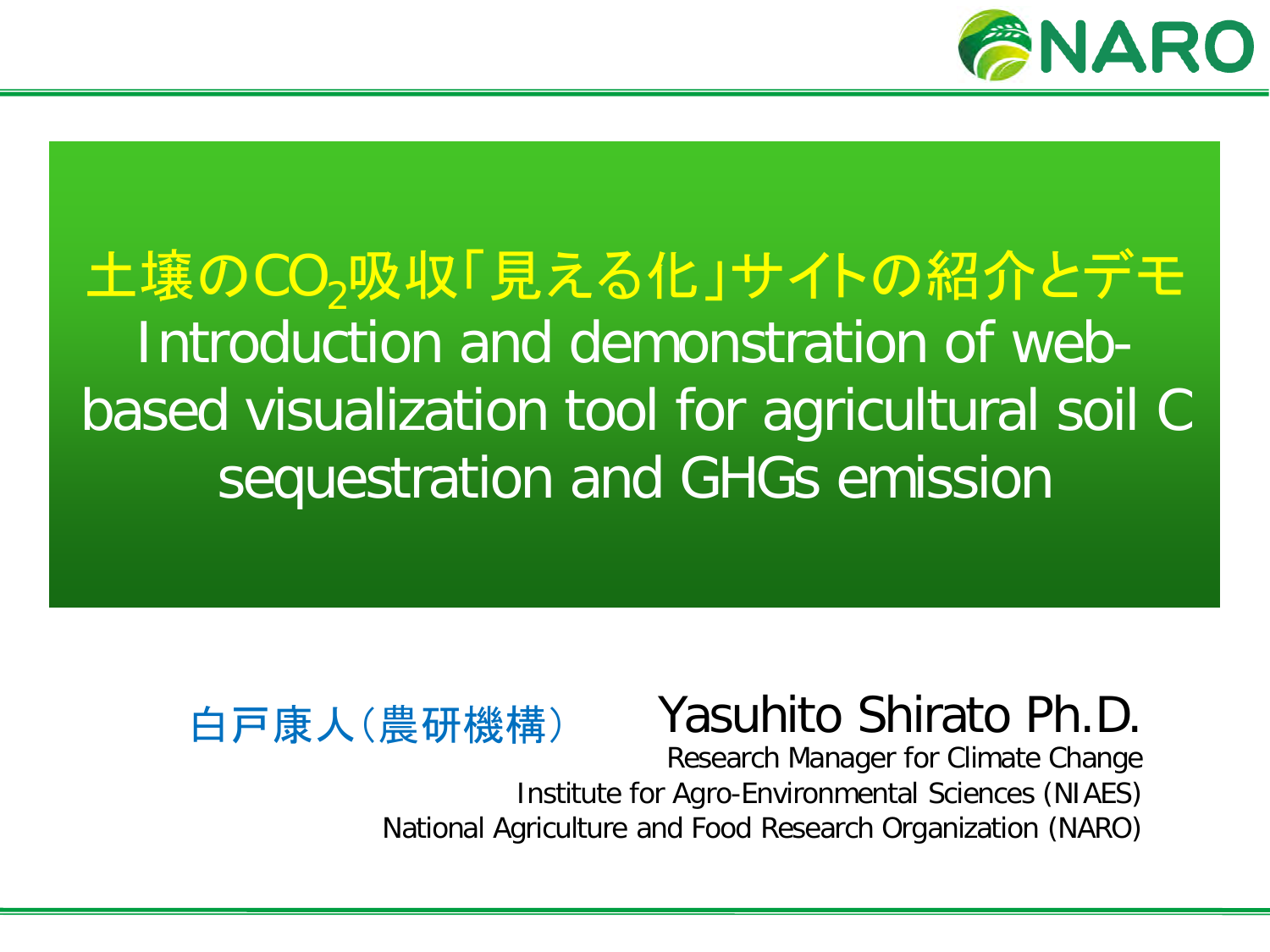### 土壌のCO<sub>2</sub>吸収「見える化」サイト

### Web-based visualization tool for agricultural soil carbon sequestration and GHGs emission

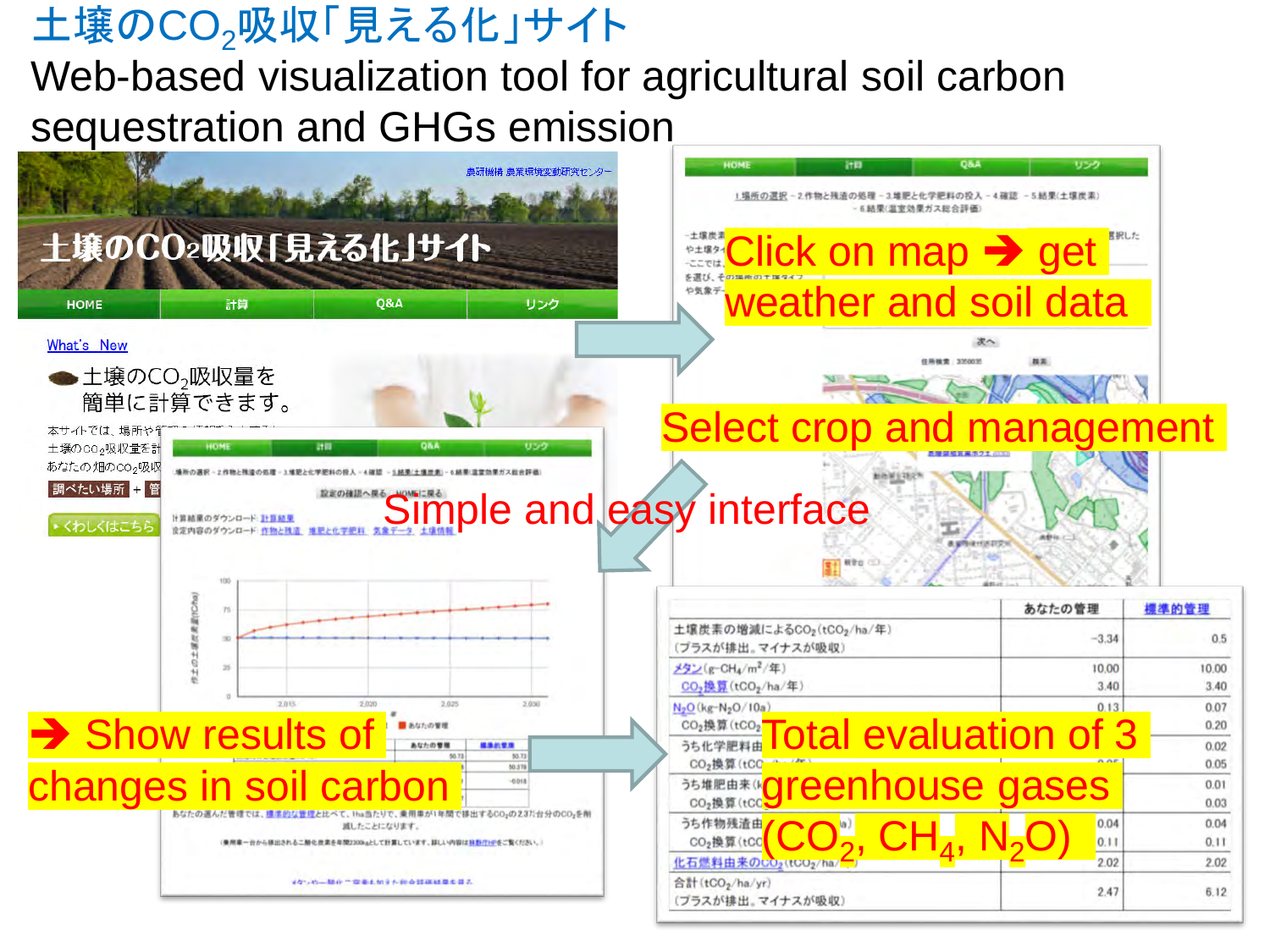## 計算の仕組み How it works

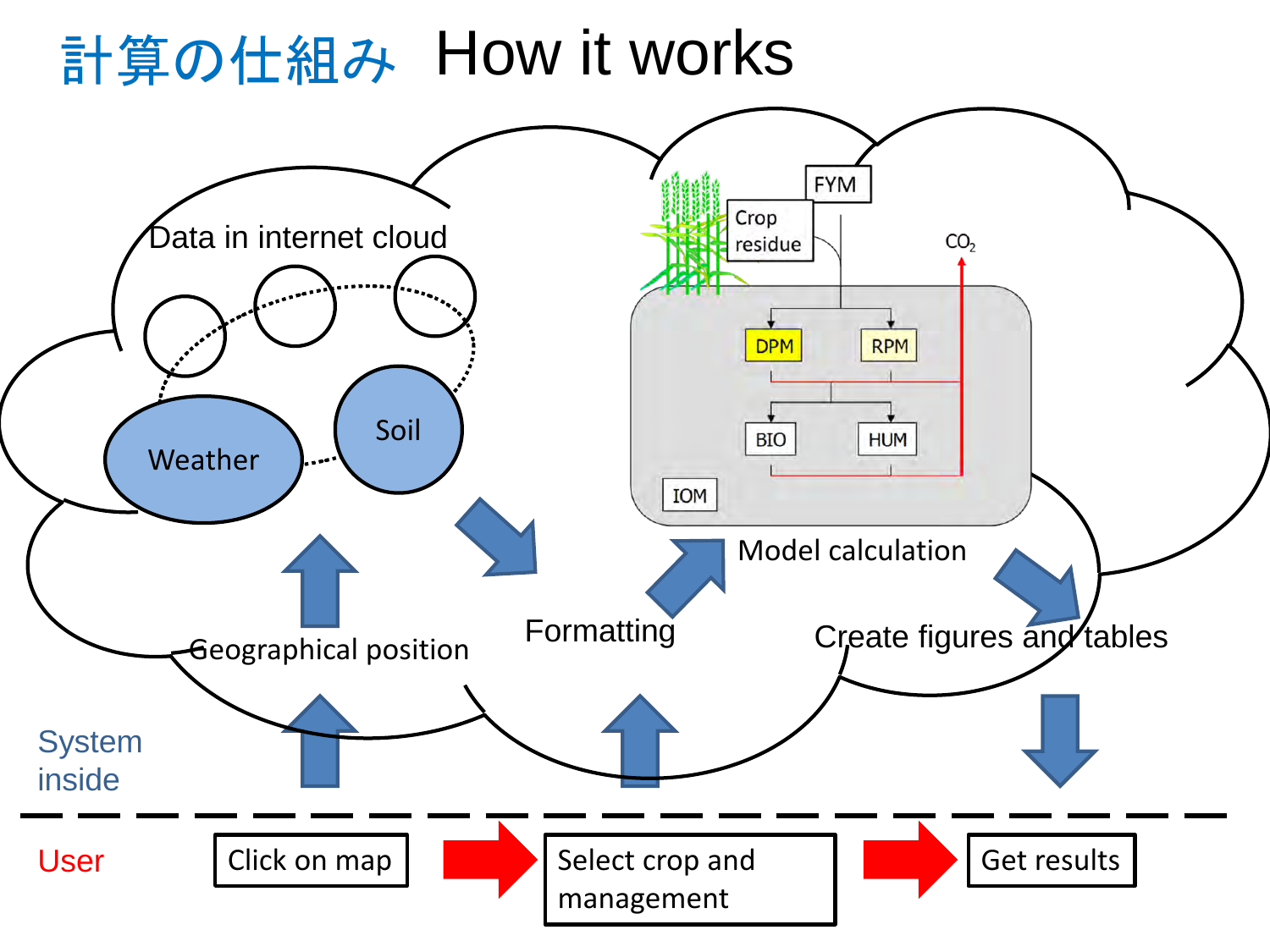## Rothamsted Carbon (RothC) model 土壌炭素動態モデルRothC





- One of widely used soil C models developed in UK.
- Simpler structure is advantageous for modification
- Not validated in Japan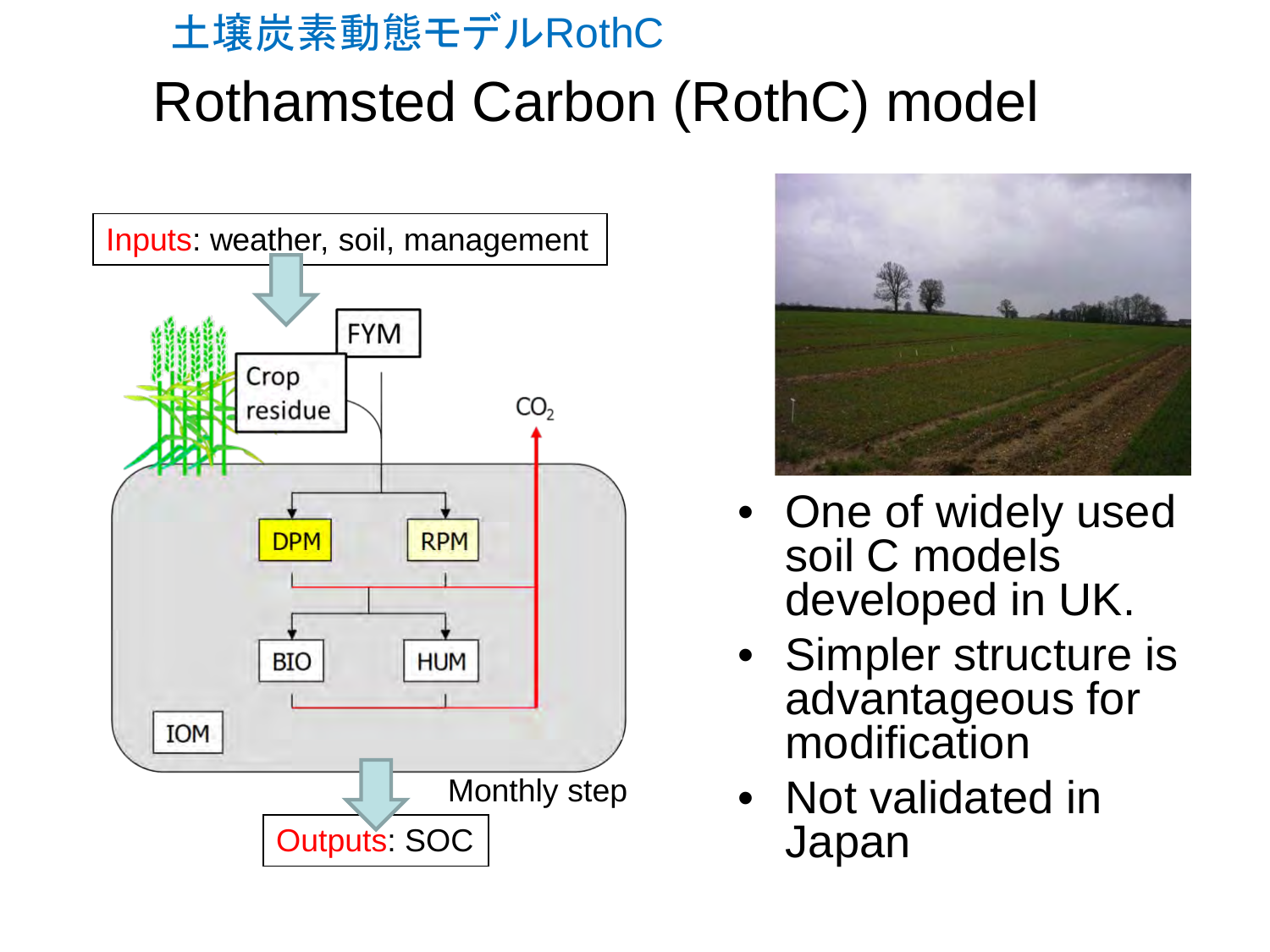

management (NPK, manure, straw, etc.)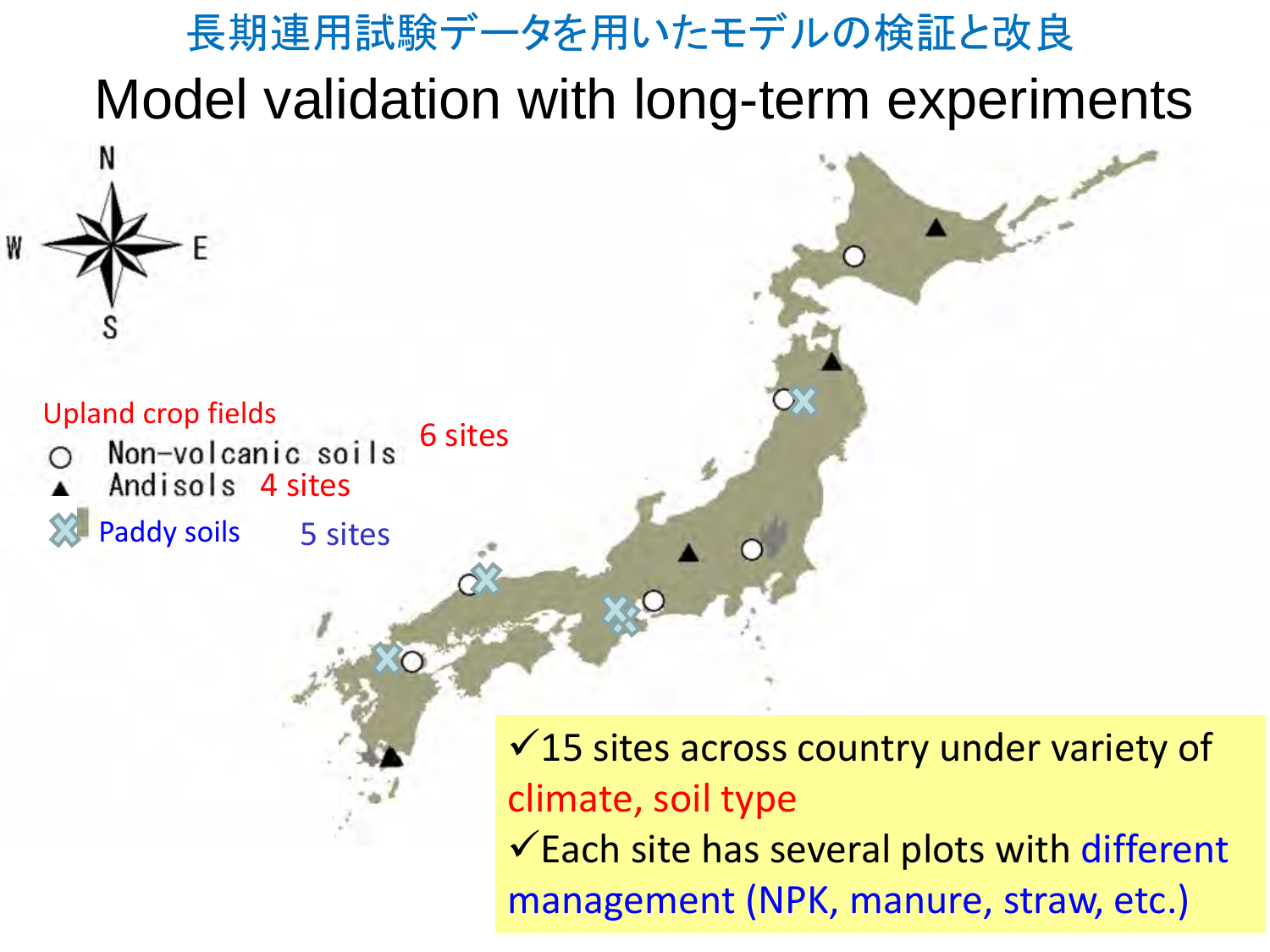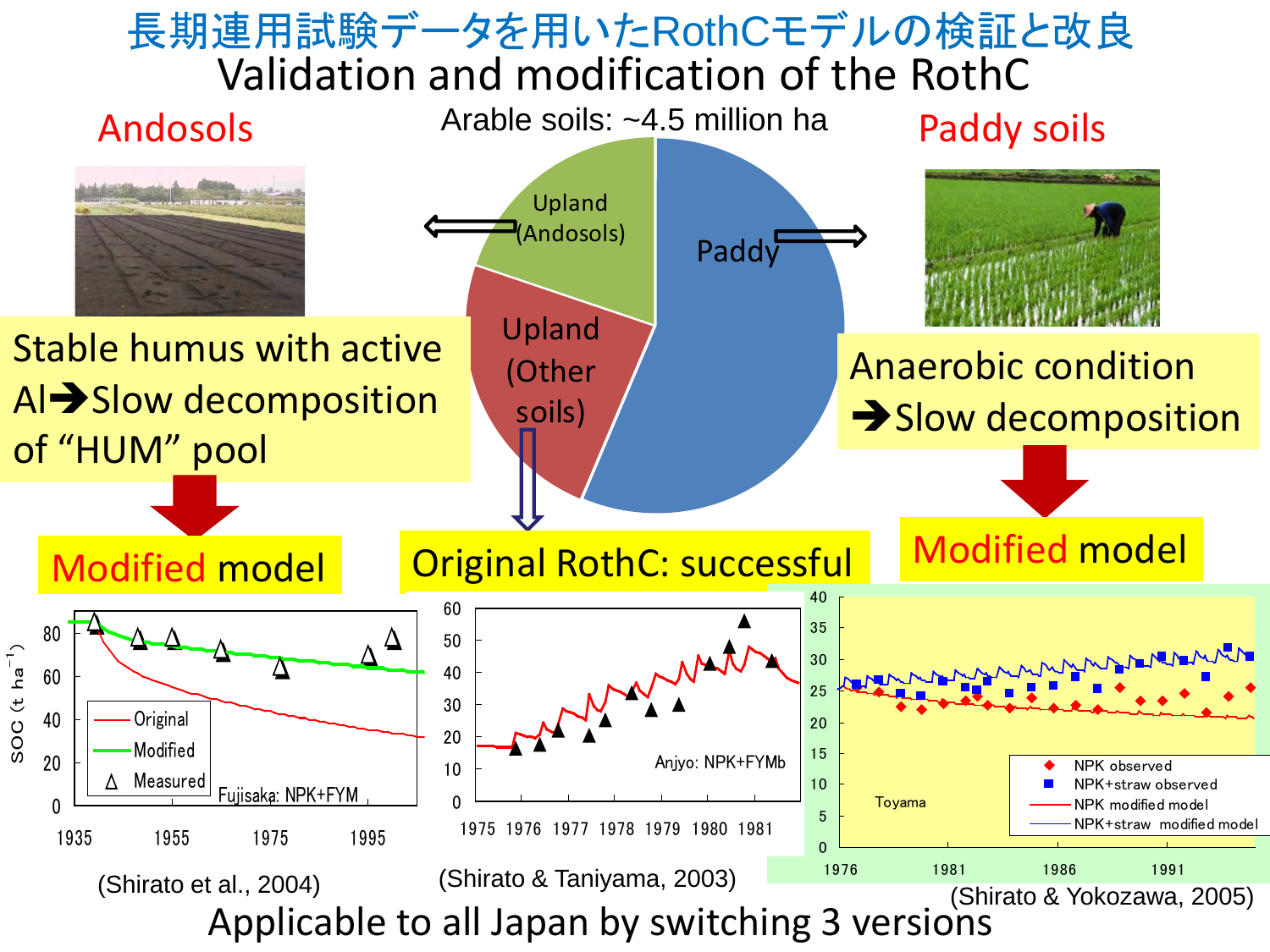トレードオフを考慮:土壌炭素を増やそうとすると他の温室効果ガスが増える危険あり

## Trade-off:

## need to evaluate total Global Warming Potential (GWP)

e.g. Mitigation option: "Increase C inputs to soils"



3つのガスを総合評価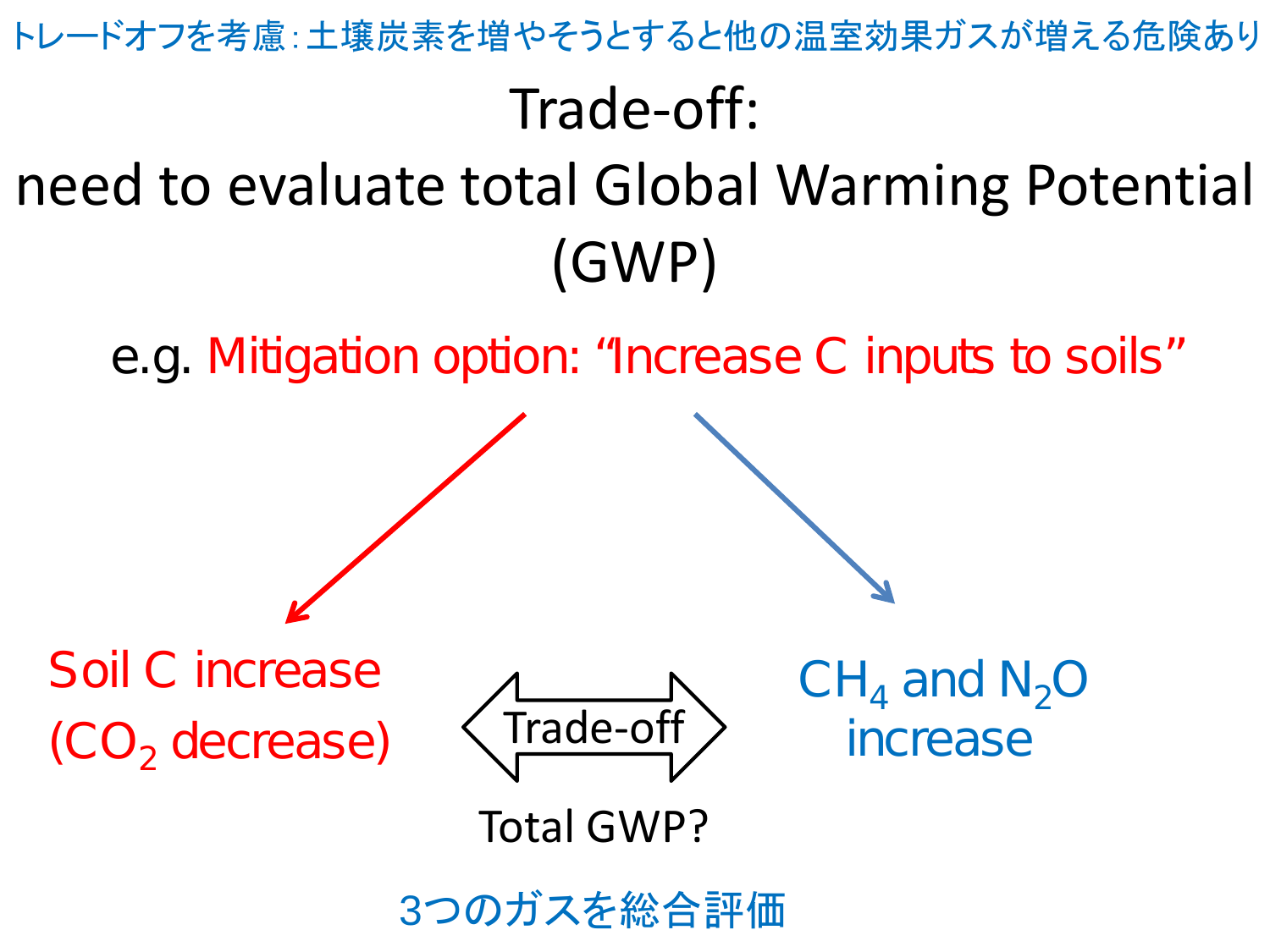## Let's start!

# <http://soilco2.dc.affrc.go.jp/>



#### What's New



本サイトでは、場所や管理の情報を入力すると、 土壌のCO<sub>2</sub>吸収量を計算することができます。 あなたの畑のCO2吸収量を推定してみませんか?

<mark>調べたい場所 +</mark> 管理方法 = 土壌のCO2吸収量



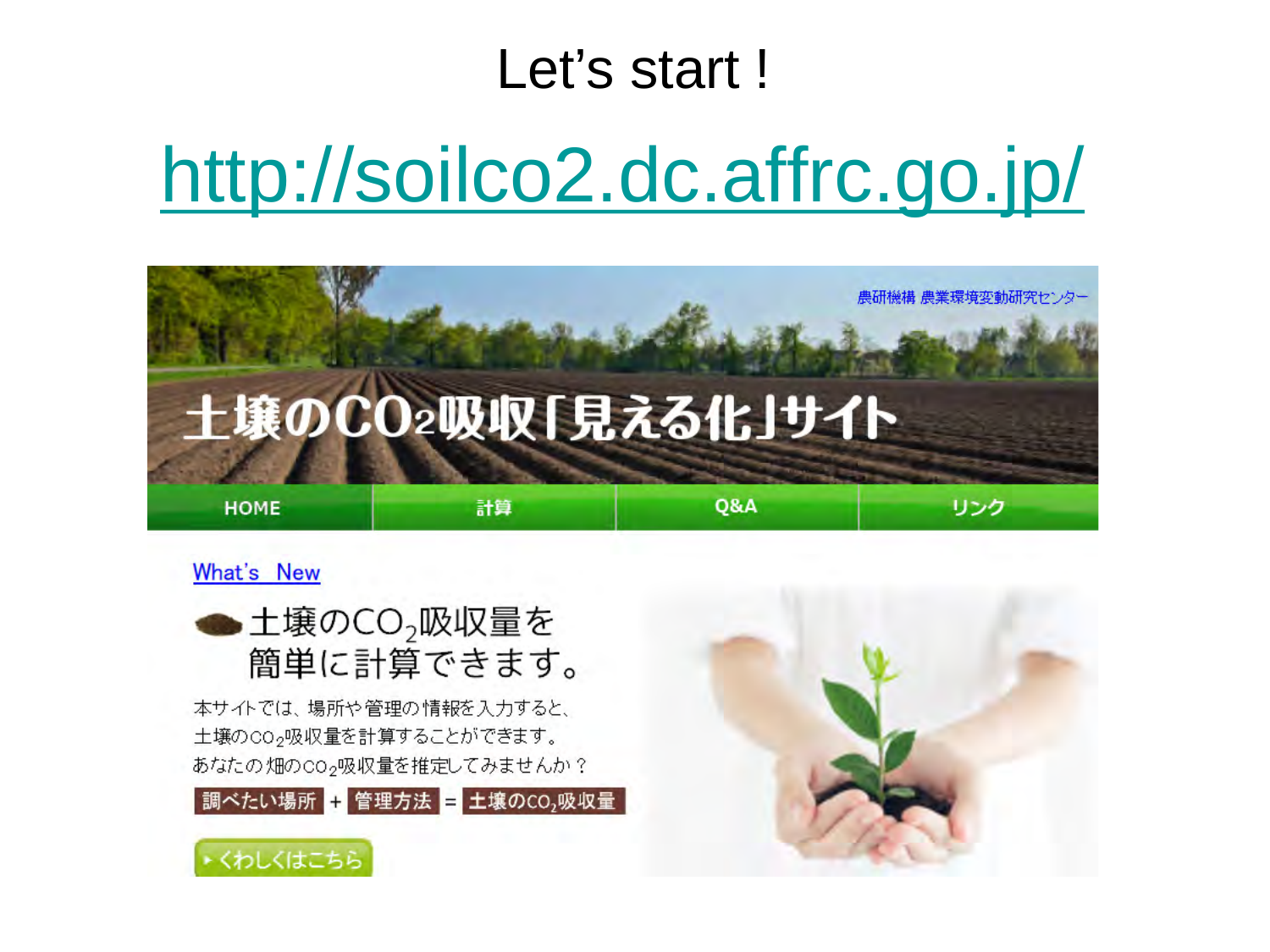

#### What's New



本サイトでは、場所や管理の情報を入力すると、 土壌のCO2吸収量を計算することができます。 あなたの畑のCO2吸収量を推定してみませんか?





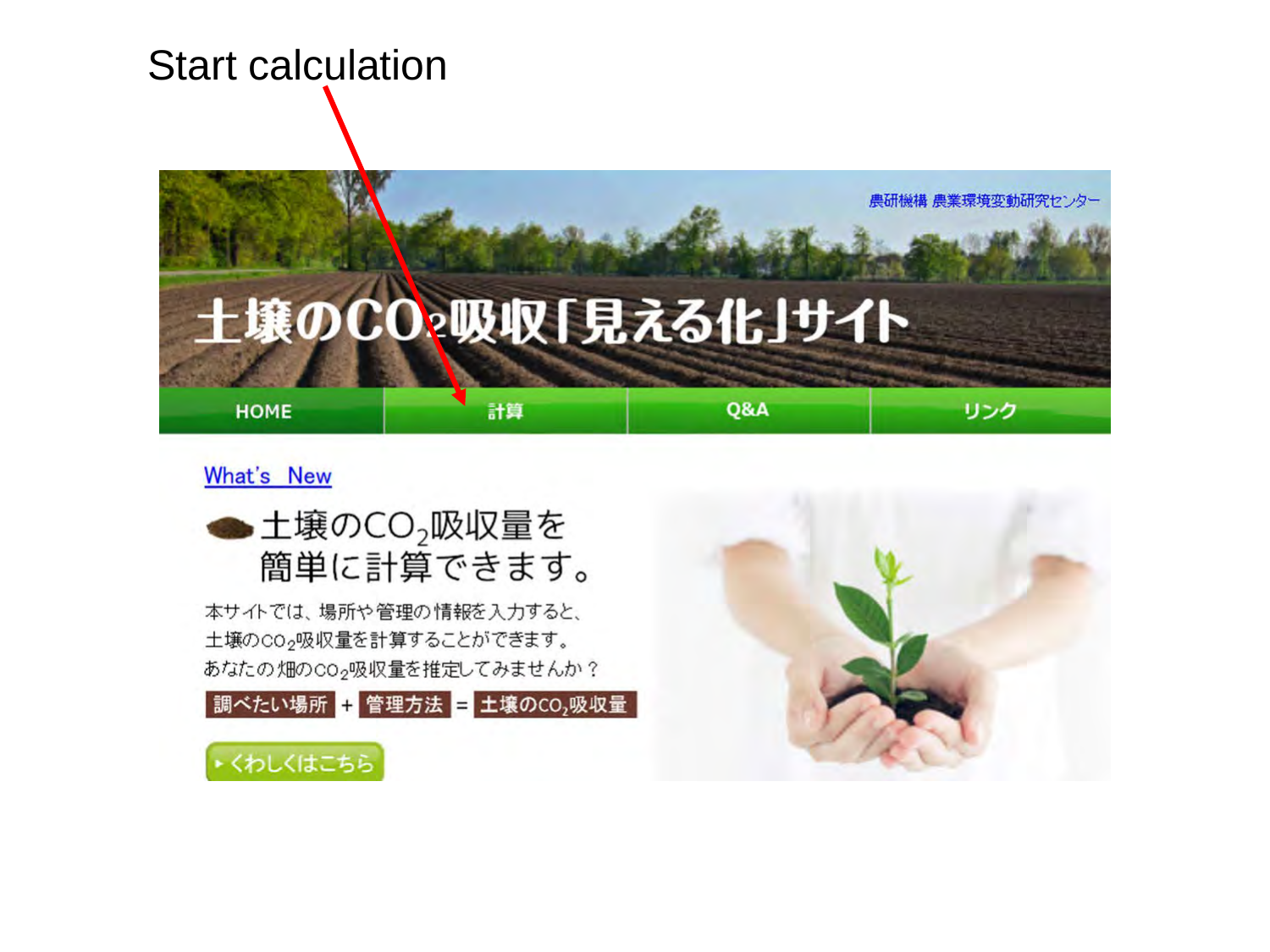### まず、場所を選択。自動的に、気象と土壌の情報を取得 Click on map  $\rightarrow$  get weather and soil data automatically



一土壌炭素の分解・蓄積は、気候 や土壌タイプの影響を受けます。 ーここでは、地図や住所から場所 を選び、その場所の土壌タイプ や気象データを読み込みます。

調べたい場所を住所で検索するか、地図上の位置をクリックしてください。選択した 場所の気象や土壌の情報を取得します。

|      |     |     |              |      |         |     | 土壌分類名: 表層腐植質黒ボク土 |      |                 |      |     |
|------|-----|-----|--------------|------|---------|-----|------------------|------|-----------------|------|-----|
|      |     |     | 3            |      | $\circ$ | O   |                  | ۰    |                 |      |     |
|      | 4.0 | 5.2 | $\mathbf{8}$ | 13.6 | 18.5    | 20. | 24.6             | 24.5 | 20.<br>$\Omega$ | 16.6 | 6.0 |
| (mm) | 16  | 39  | 92           | 16   | 106     | 159 | 45               | 181  | g               | 216  | 81  |

次へ

住所検索: 3050035

検索

研究 開闢林吹 産枝 消失器 この場所が選択されました。 ※ 表層腐植質黒ボク土 (03D) 高野台 影像境技術研究所 観音台(三 高野台 (一) 理化学研究所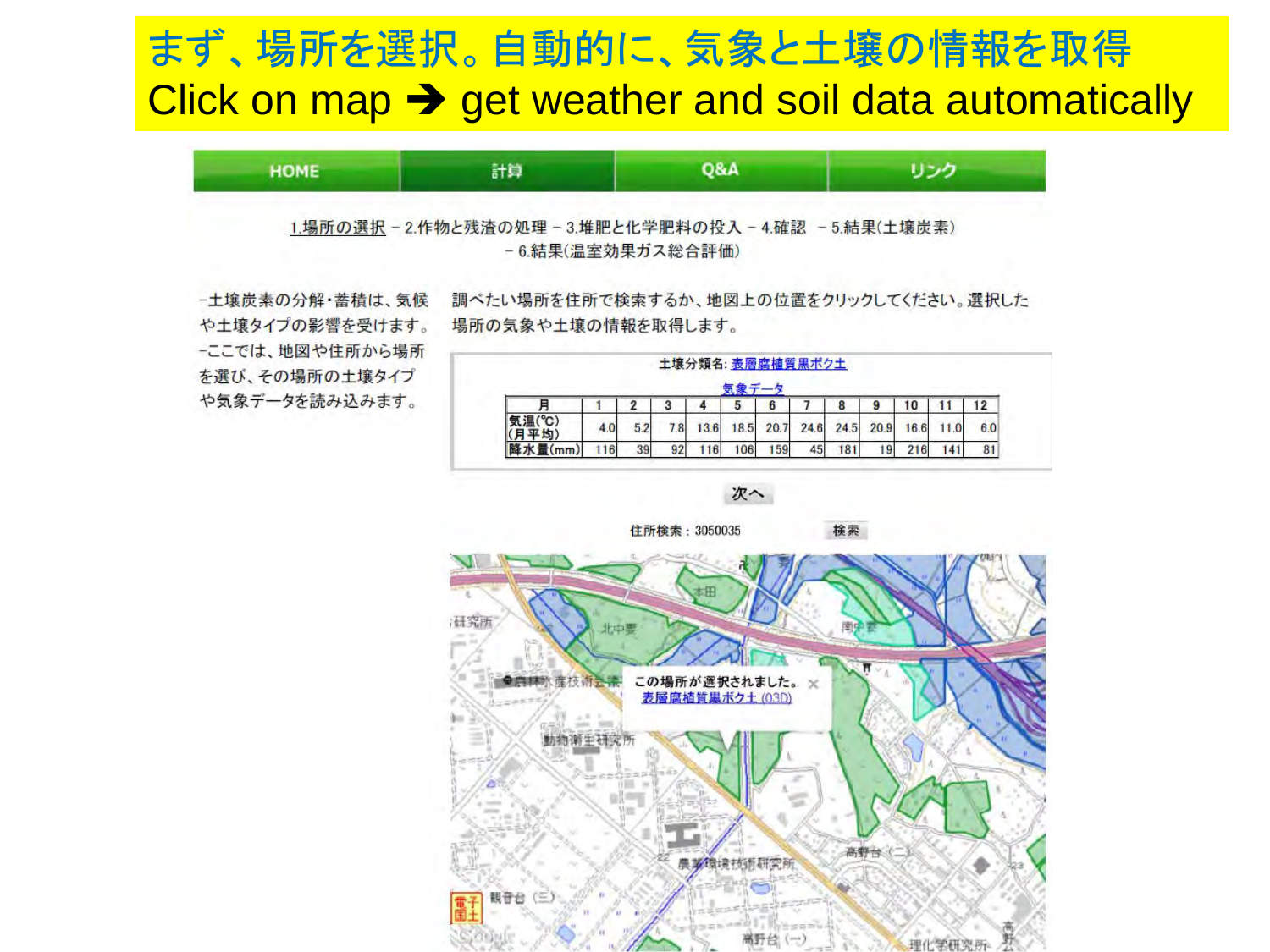### 次に、作物残渣の管理を選択。 Next: select crops and management



• Default value automatically provided but direct input also available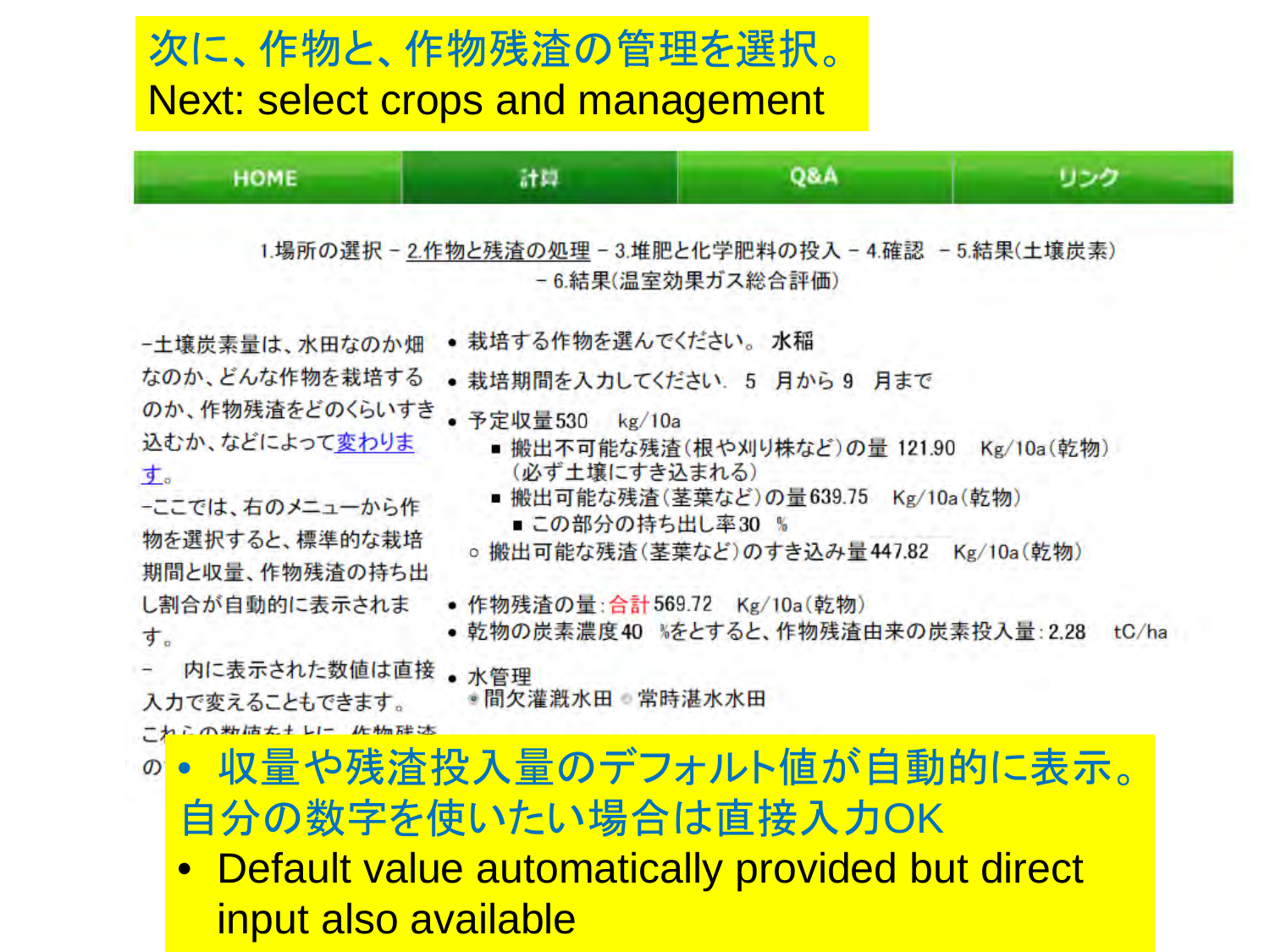### 次に、堆肥と化学肥料(窒素)の施用量を設定。 Next: Compost and chemical fertilizer application rate

| <b>HOME</b>                                                                                                                                                             | 計算                                                                                         | Q&A    | リンク |
|-------------------------------------------------------------------------------------------------------------------------------------------------------------------------|--------------------------------------------------------------------------------------------|--------|-----|
| 1.場所の選択 – 2.作物と残渣の処理 – 3.堆肥と化学肥料の投入 – 4.確認 – 5.結果(土壌炭素) – 6.結果(温室効果ガス総合評価)<br>-堆肥を多くすき込むほど、土壌<br>に炭素が貯まりやすくなります。<br>-ここでは、堆肥を入れるかどう。<br>か、入れる場合は種類を選ぶと<br>投入量や施用時期が自動的に | •堆肥を入れますか?<br>●入れる◎入れない<br>投入量<br>٠<br>$t/10a$ $($ 生重)<br>0.26<br>• 投入月4<br>月              |        |     |
| 表示されます。<br>- 内に表示された数値は直接<br>入力で変えることもできます。<br>これらの数値をもとに、作物残渣<br>のすき込み量が計算されます。                                                                                        | • 堆肥由来の窒素投入量:3.2<br>• 堆肥のCN比:14.2<br>• 堆肥由来の炭素投入量:0.45 tC/ha<br>• 化学肥料(窒素)の施用量:5.94 kg/10a | kg/10a |     |

戻る 次へ

- 堆肥投入量のデフォルト値が自動的に表示。自分の数字 を使いたい場合は直接入力OK
- Default value automatically provided but direct input also available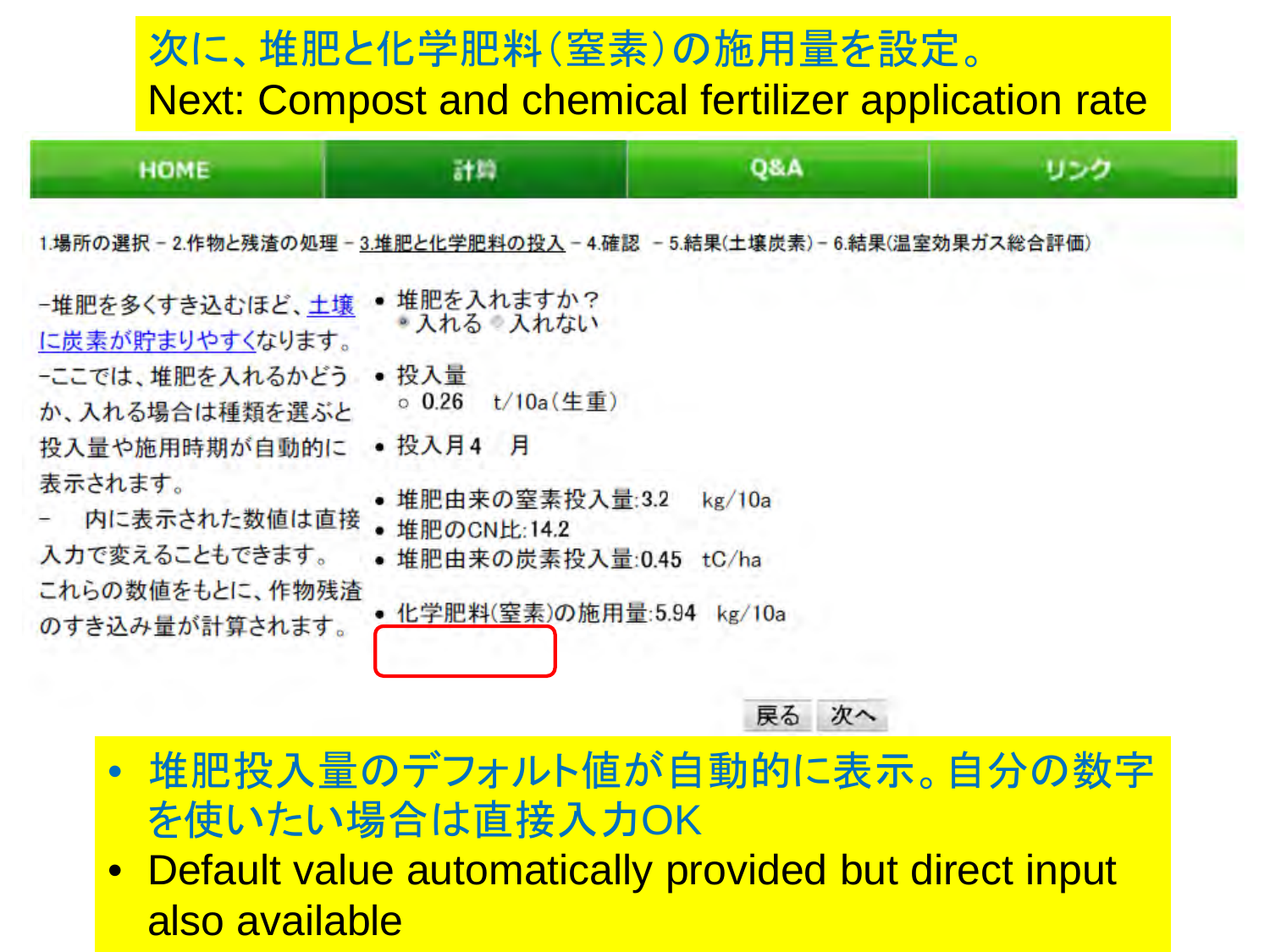| HOME | 計算 | Q&A | リンク |
|------|----|-----|-----|
|      |    |     |     |

1.場所の選択-2.作物と残渣の処理-3.堆肥と化学肥料の投入-4.確認 -5.結果(土壌炭素)-6.結果(温室効果ガス総合評価)

-これまで選んだ気象、土 壌、作物や管理の条件 で、土壌炭素の計算を行 い、20年間で土壌炭素量 がどのように変化するか を計算します。

内に表示された数 値は直接入力で変えるこ ともできます。 ーよろしければ、「計算開 始」をクリックしてくださ  $U_{\infty}$ 

#### 戻る 更新 計算開始

位置情報 -緯度:36.03 経度:140.112

-3次メッシュコード:54400038

気象データ

|         |     |                 |    |      |      |     |    |     |                                         | 10  | 11        | 12  |
|---------|-----|-----------------|----|------|------|-----|----|-----|-----------------------------------------|-----|-----------|-----|
| (月平均)   | 40  | 52 <sub>1</sub> | 78 | 13.6 | 18.5 |     |    |     | 20.7 246 245 209                        |     | 16.6 11.0 | 6.0 |
| 降水量(mm) | 116 | 39              | 92 | 116  | 106  | 159 | 45 | 181 | 19                                      | 216 | 141       | 81  |
| (mm)    | 8.4 | 124             | 28 |      |      |     |    |     | 69.6 123.7 147.5 195.7 183.3 127.7 84.3 |     | 39.5 15.3 |     |

土壌分類名:表層腐植質黒ボク土

- 土壤炭素濃度: 6.39 %
- 仮比重:0.76 g/cm3
- 深さ: 15 cmまでの炭素量: 72.85tC/ha
- 土壌の粘土含量:12.8%

これらを計算の初期値として下のような作物と管理のときの土壌炭素量を20年間分計算します。

| 作物名: 水稲                                         | あなたの管理 | 標準的管理 |
|-------------------------------------------------|--------|-------|
| 作付開始月                                           | 5      | 5     |
| 作付終了月                                           | ġ      | 9     |
| 予定収量 (kg/10a)                                   | 530    | 530   |
| 搬出不可能な残渣(根や刈り株など)の量 (kg/10a):A<br>(必ず土壌にすき込まれる) | 122    | 122   |
| 搬出可能な残渣(茎葉など)の量(kg/10a)                         | 640    | 640   |
| 持ち出し率(%)                                        | 30     | 30    |
| 搬出可能な残渣(茎葉など)のすき込み量 (kg/10a)B                   | 448    | 448   |
| 残渣すき込み量の合計 (kg/10a)A+B                          | 569    | 569   |
| 乾物の炭素濃度(%)                                      | 40     | 40    |
| 作物残渣由来の土壌への炭素投入量(tC/ha)                         | 2.28   | 228   |
| 作物残渣のN含有率(%)                                    | 523    | 523   |
| 作物残渣由来の土壌への窒素投入量(kgN/10a)                       | 298    | 298   |
| 化学肥料による窒素投入量(kgN/10a)                           | 594    | 594   |
| 堆肥·有機質肥料                                        | あなたの管理 | 標準的管理 |
| 投入月                                             |        | 4     |
| 堆肥・有機質肥料由来の土壌への窒素投入量(kgN/10a)                   | 32     | 32    |
| 堆肥のCN比                                          | 142    | 142   |
| 堆肥由来の土壌への炭素投入量(tC/ha)                           | 0.45   | 045   |
|                                                 |        |       |

#### 確認画面 Confirmation screen

• 自分の数字を使いた い場合は直接入力OK

#### • Direct input also available here

- 「あなたの管理」と「標 準的管理」を自動表示。
- Compare "your management" with **conventional** management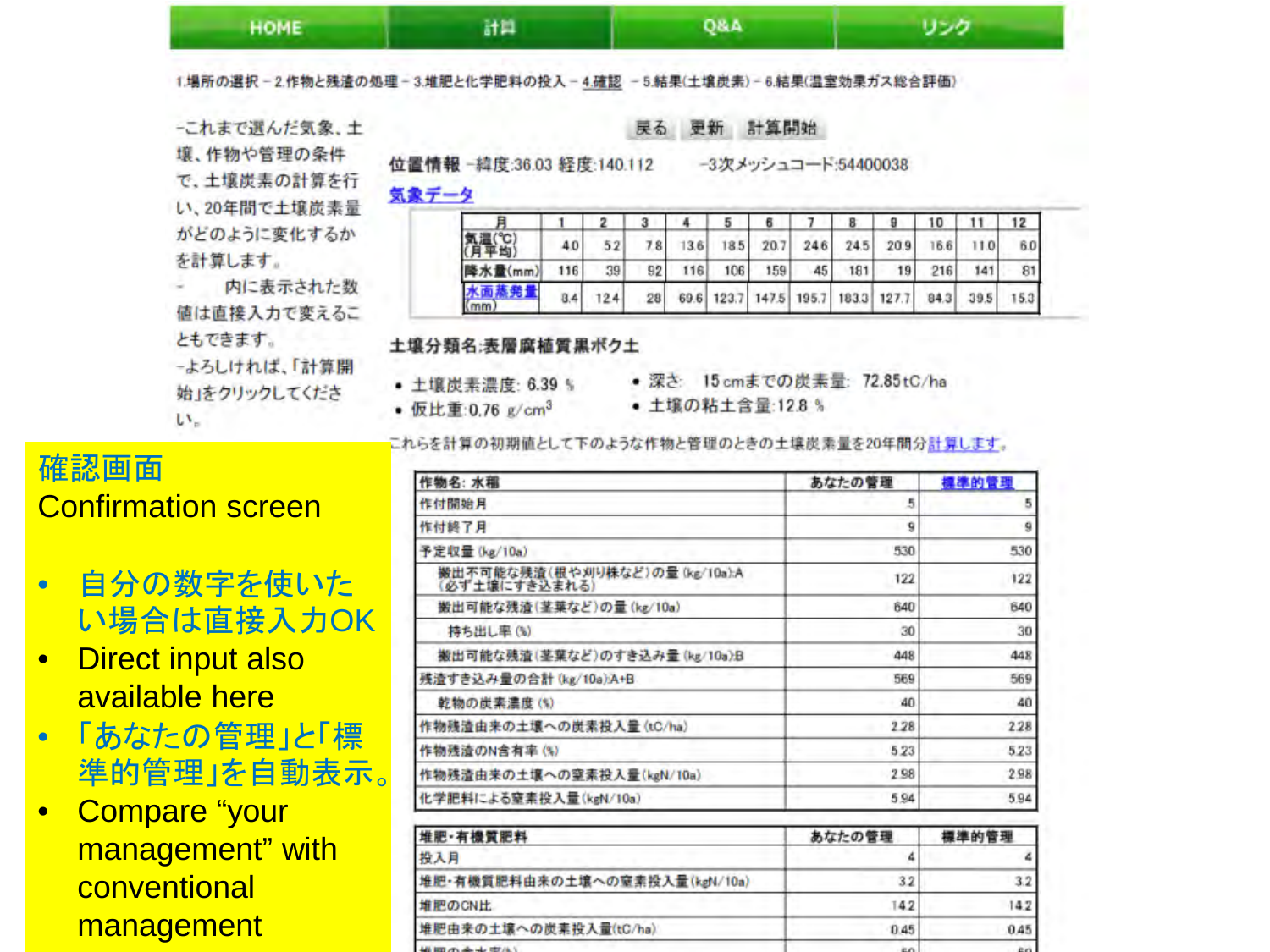## 結果の表示(土壌炭素) Results (Soil C)

リンク

1場所の選択 - 2.作物と残渣の処理 - 3.堆肥と化学肥料の投入 - 4.確認 - 5.結果(土壌炭素) - 6.結果(温室効果ガス総合評価)

設定の確認へ戻る HOMEに戻る

**Q&A** 

計算結果のダウンロード:計算結果 設定内容のダウンロード:作物と残渣 堆肥と化学肥料 気象データ 土壌情報

計算

**HOME** 



|                                               | あなたの管理 | 標準的管理    |
|-----------------------------------------------|--------|----------|
| 開始時の土壌炭素量(tC/ha)                              | 50.73  | 50.73    |
| 20年後の土壌炭素量(tC/ha)                             | 80.146 | 50.378   |
| 1年あたりの土壌炭素変化量<br>(tC/ha/vr)                   | 1.471  | $-0.018$ |
| 標準に比べた追加的なCO2削減量<br>(tCO <sub>2</sub> /ha/yr) | 5.457  |          |

• 「あなたの管理」 と「標準的管理」 を比較

• Compare "your management" with **conventional** management

あなたの選んだ管理では、標準的な管理と比べて、1ha当たりで、乗用車が1年間で排出するCO2の2.372台分のCO2を削

減したことになります。

(乗用車一台から排出される二酸化炭素を年間2300kgとして計算しています。詳しい内容は<mark>林野庁HP</mark>をご覧くだ

3つのガスの総合評価へ Show total GWP of 3 GHGs)

メタンや一酸化二窒素も加えた総合評価結果を見る